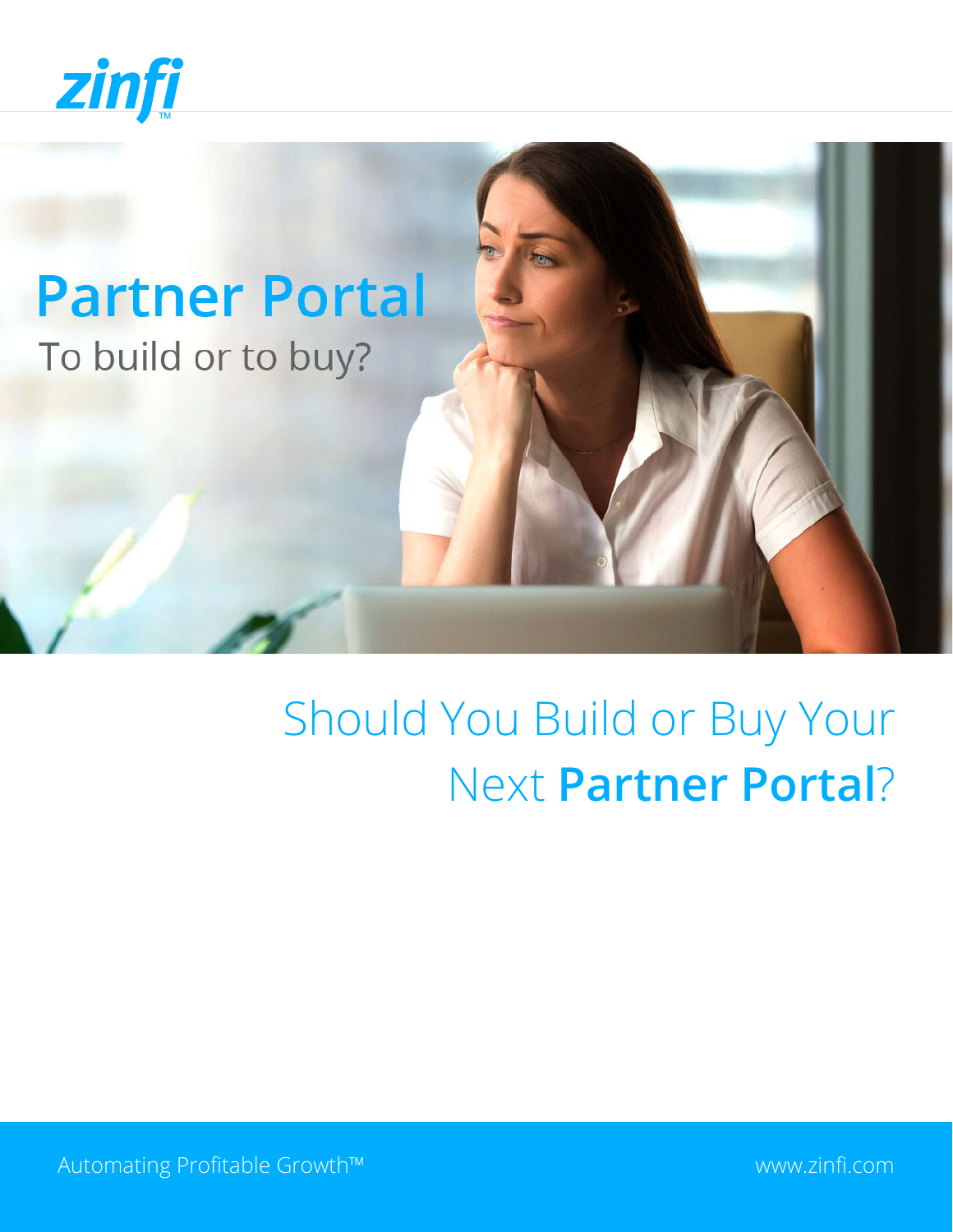zini



You should seriously consider buying from a provider which has been named a leader in PRM automation and TCMA in recent Forrester reports.

If you have started reading this article, chances are you are looking to buy your next partner portal or build it internally. We face prospective buyers every day, some of whom grapple with this very question. Whichever option an organization chooses, it can be a struggle to justify the decision. Let me make an attempt to lay out a logical argument for both, and let you decide which line of reasoning makes more sense to you. However, let's begin by establishing some context and describing clearly what a partner portal is. For the sake of our discussion here, I will use the term "vendor" to refer to the primary brand that is relying on a set of external organizations (secondary brands) to sell, support and service the its products or solutions.

*Please give a call and ask us to give*<br>
you a demo. This is recommend<br>
you take a look this article in GIO *you a demo. This is recommend you take a look this article in CIO magazine that argues it is usually far cheaper and faster to buy than to build. After all, if a problem has been adequately solved in a commercial product, why solve it again? Why not focus on a new and more interesting problem?*



 $^{\prime\prime}$ 

Automating Profitable Growth™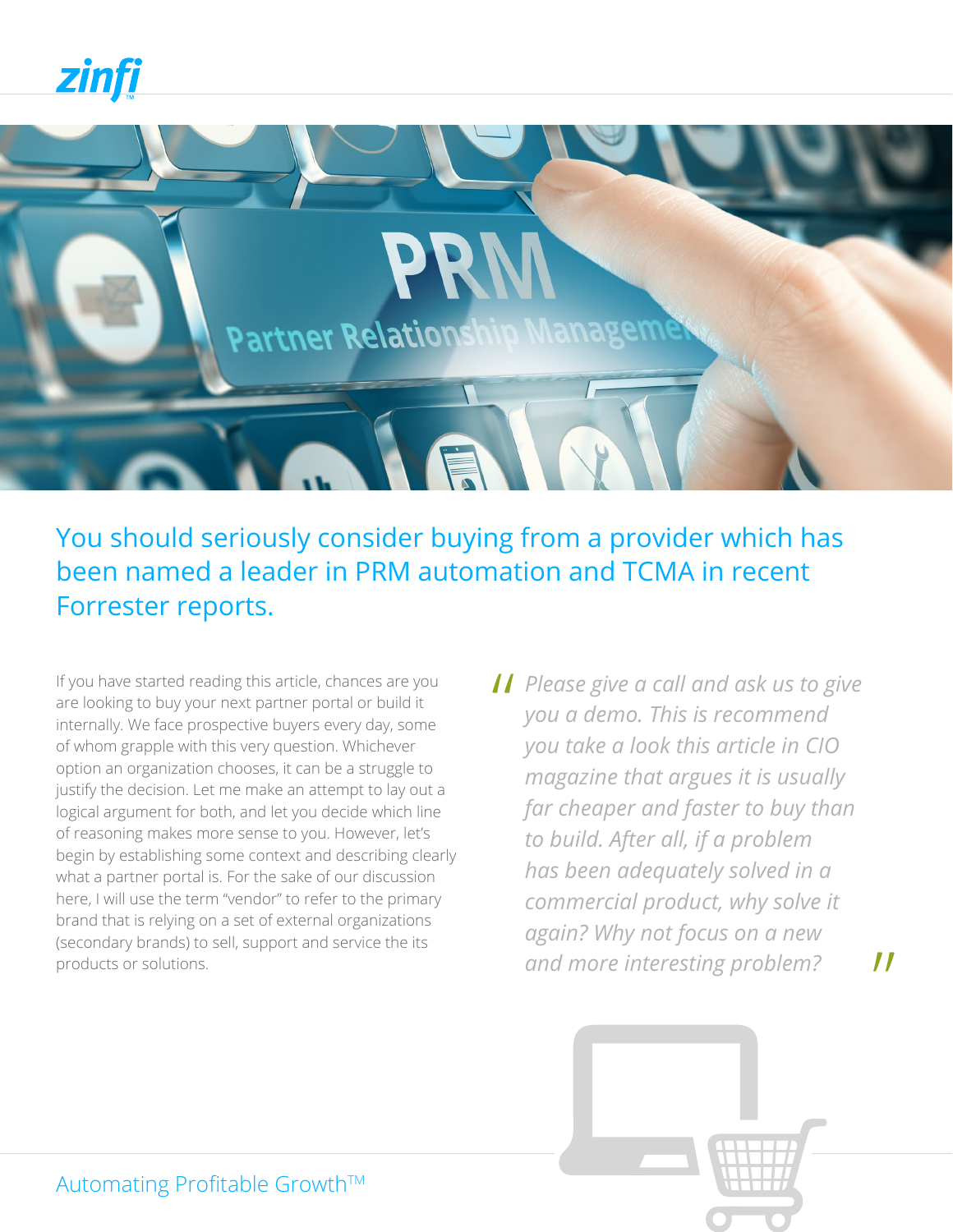# zinfi

Almost every organization today of reasonable size and complexity either has, or is considering, selling its solutions via an indirect sales force, either through a partnership with another large company or through partnerships with a diverse set of companies or institutions. Whether these co-selling entities are fully responsible for acquiring new prospects, selling and support or are engaged only in a part of these core activities, they are participating in channel referral, sales or services activities. Nearly every vertical today has some form of a channel-based customer acquisition and product/service delivery mechanism in place. To successfully interact with this external set of partner companies, the organization selling or supporting via the channel needs a business portal that allows them to train the external organizations and keep them informed of all product- and service-related changes, improvements, commission structure, pricing, incentives, etc. This business portal has been traditionally called many things, including a partner portal, dealer portal, alliance website, agency portal, agent's portal, wholesaler portal, extranet and more.

Most organizations have some kind of a basic business portal in place. Sometimes the portal is built internally using productivity tools like SharePoint . In many cases the portal is an extension of basic CRM infrastructure such as Salesforce, SAP and Microsoft Dynamics, but in other cases it is merely an extension of a company's corporate website and associated infrastructure. However, in almost every case the application is not purpose-built for channel workflows and activities, and it fails to deliver a set of integrated tools that are designed specifically for partner recruitment, engagement, enablement and management. The majority of these portals also fail to provide deep analytical tools that can provide insight on various types of partner profiles and their productivity drivers. Furthermore, almost every one of these portals fails to deliver a set of integrated marketing and sales tools—apart from basic assetsharing—that enable channel partners to market and sell the vendor's product and services with the same level efficiency and effectiveness that the vendor itself would bring to those activities.

To complicate matters further: Since organizations are living and breathing entities that change on a regular basis to address market and customer needs, the way a vendor does business with its partner base necessarily changes on a regular basis. A static business portal made with a random collection of tools will completely fail to evolve and adapt to ever-changing business needs. This is why companies that have extended enterprise software from their direct applications—i.e., what they use for their own sales, marketing, finance and other functions for internal purposes—have failed to achieve success with partner organizations using direct tools. The shortcomings of a static portal lacking a full set of integrated tools designed specifically for channel marketing are what is driving many companies today to look for external solutions. These include purposebuilt software like ZINFI's Unified Channel Management SaaS platform that can fully automate the entire partner lifecycle from recruitment to engagement to enablement to management. I have written many articles about these activities, so I will skip the details here. However, assuming that you are aware of the importance of these channel activities, let's now take a deep dive into the fundamental question we began with: Should you build your own partner portal? Or should you buy a purposebuilt application like ZINFI's Unified Channel management SaaS platform?

Now, before you conclude (understandably) that I am biased, let me make an honest case for the build scenario, because I do believe there are application areas where you might actually be able to build a partner portal better than what you can buy in the marketplace. What are these scenarios? I can think of five critical elements you must have in place to build and manage your own partner portal successfully:

**1. Channel workflow expertise** – The purpose of all enterprise software is to automate business activities and transactions. To successfully automate your partner management activities and build a portal that addresses partner life cycle management, you should have the ability to map out various workflows related to your channel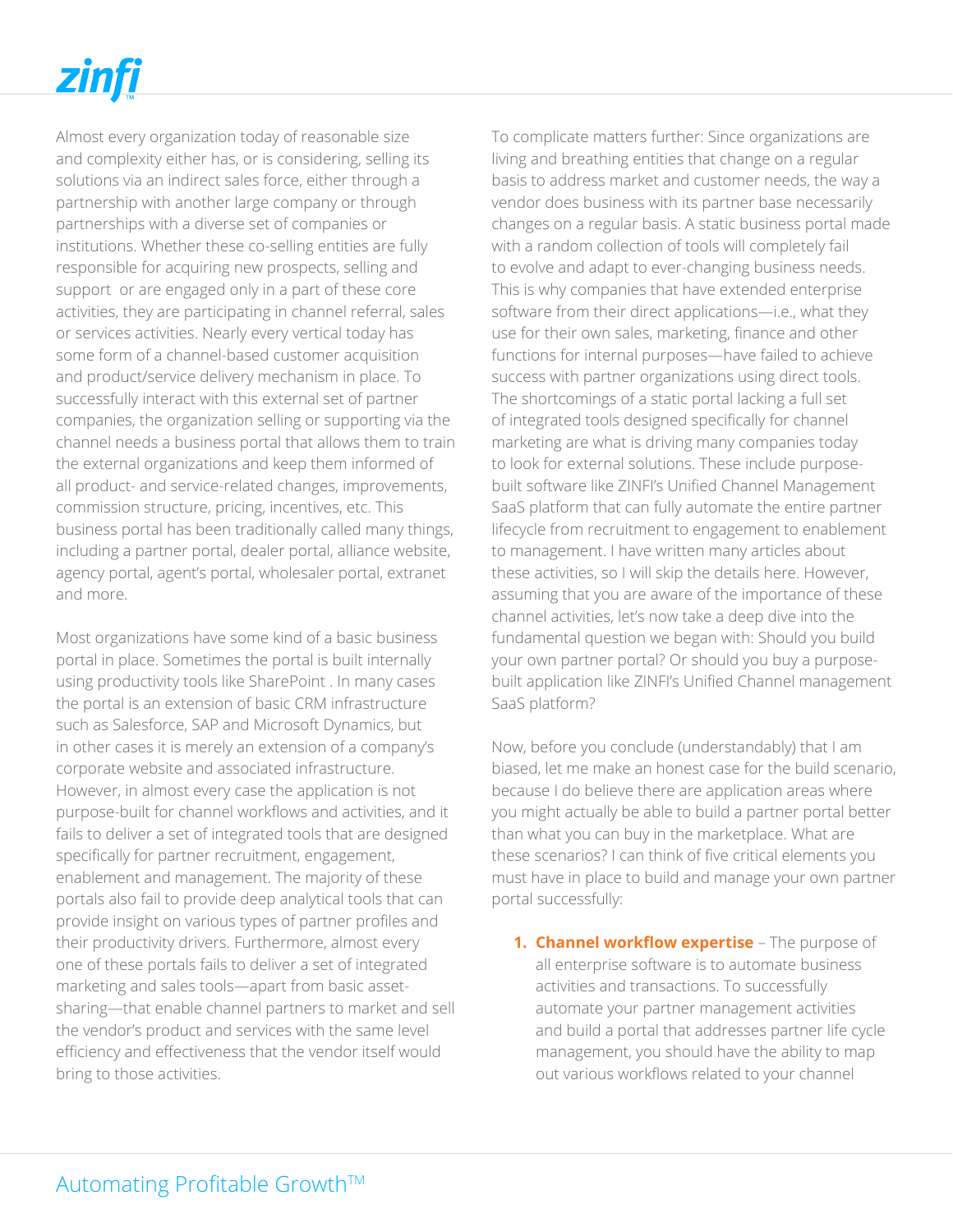organization. If you are a vendor selling software through the channel, you may be able to do this.

- **2. Software development capabilities** Once you know how to map your business workflows and create software development specification documents, the next thing you need is to have a team of software developers who can build your enterprise portal. You will need access to them not only to build the portal, but also to maintain it. As I indicated earlier, the portal will need to evolve on a regular basis.
- **3. External outsourcing capabilities** If you don't have a full-blown software development team but have a web team that has capability to set up your corporate website, you may be able to augment those resources by hiring external software development companies—onshore or offshore or both—to build your portal. However, in that case you need to have very strong program management capabilities to ensure these companies successfully custom-build to your requirements.
- **4. Executive time** In addition to building out channel workflow, you also need a cross-functional team to meet on a regular basis to decide which parts of your portal you want to build out, why and how. This is a fundamental requirement: You should have a portal development and management taskforce that can provide constant oversight and determine what has to happen next.
- **5. Budget** Last but not least, the most important consideration when building out your partner portal is to have sufficient budget so that you can finish what you start and, most importantly, keep it going. Building your own partner portal will require ongoing maintenance and development support, because inevitably different elements of the portal will require changing. It is very important that you have the budget not only to start, but also to maintain and operate. Otherwise, you will end up with an unfinished Mona Lisa.

 If you have all of these five elements in place, then you are in a good position to venture into a partner portal development effort. In reality, however, very few organizations actually have all of these capabilities. Even if they do, they should also consider the benefit of buying technology that has been developed and tested dozens or even hundreds of times, as opposed to investing in a solution that you will be building for the first time. With that in mind, here are the five primary reasons for buying your portal instead of building it:

- **1. Industry knowledge** Channel automation vendors like ZINFI build a technology platform that can address various workflows, from simple to highly complex. Every time we sell a portal to another customer, we gain valuable industryspecific knowledge. Every industry vertical is different. Even more important, every organization is different. While they all have requirements in common, many also have different or unique requirements. Our long-term access to a broad range of common and unique use cases has given us a depth of industry knowledge that your internal portal development team can never match.
- **2. Scalable and secure technology** Very few organizations, as I mentioned above, have the software development expertise that can build highly scalable, secure and usable enterprise applications. We can all perform at our family Christmas dinner, but very few of us will play in Carnegie Hall. Writing enterprise software application requires deep expertise in scalable and highly secure technology platforms. Because of that deep industry knowledge developed over years, vendors like ZINFI can draw upon a highly competent engineering team with domain knowledge across many industries, as well as technologies that can address a variety of "corner case" applications.
- **3. It works out of the box** Have you ever thought about building a car or house on your own? Yes, there are people out there who build their own houses and build cars, but they are hobbyists. The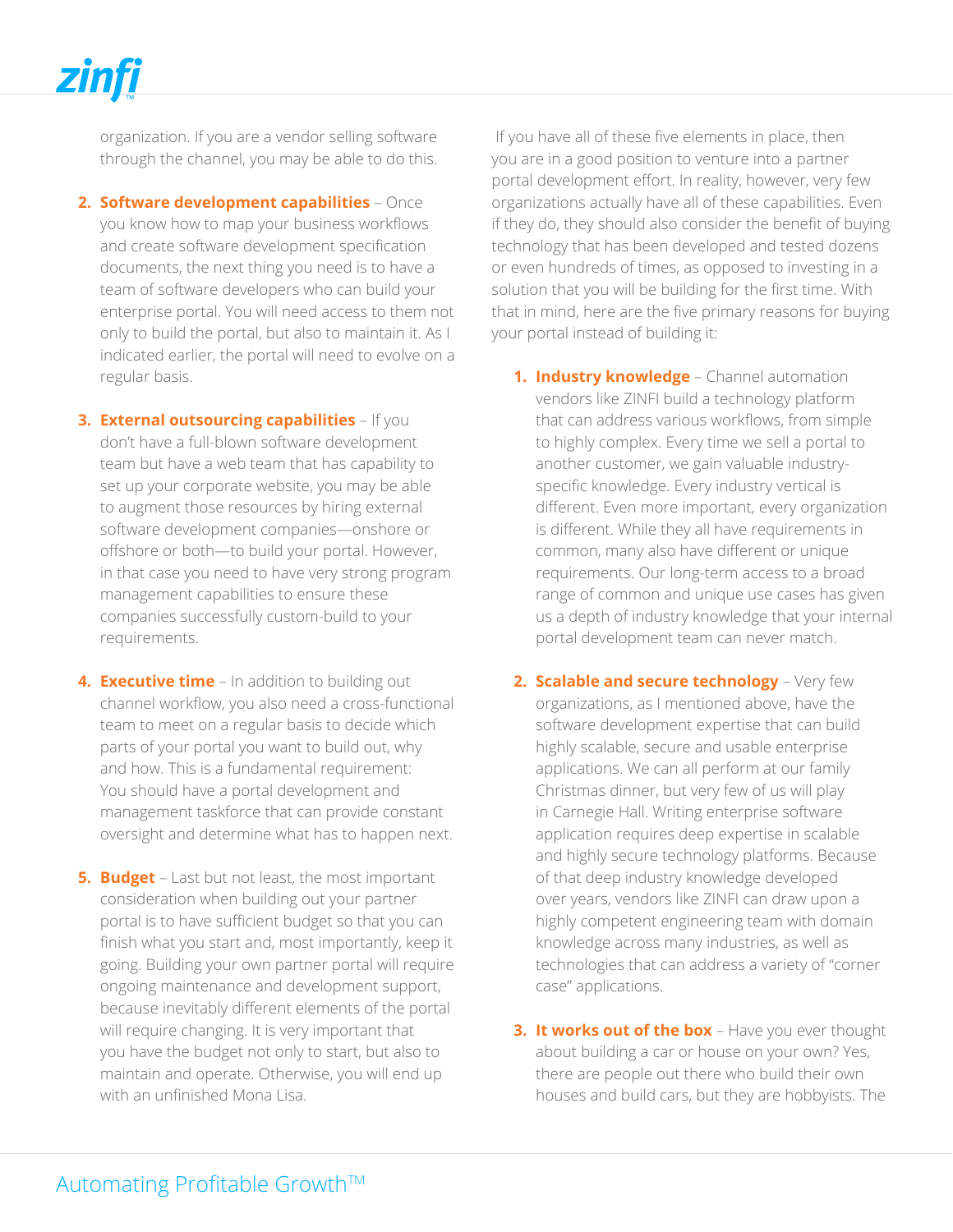

question you need to ask is: Can your business afford a hobbyist culture? Or do you want to buy something from someone who does it for a living, the same way trained professionals build a house or a car? Also, consider that the people who build thousands of cars and houses can source their material, labor and knowledge in a much more scalable way than you ever can. A \$10,000 car that you can buy out of the box might cost you millions if you were developing it on your own—and, in the end, it might not be nearly as good as the \$10,000 car.

**4. Continuous innovation** – The beauty of SaaS applications is that as the cloud platform evolves, the technology that powers it also evolves. Companies like ZINFI that are in the business of developing SaaS applications are constantly learning, hiring, engineering and building what is next. This innovation cost is shared across thousands of users rather than a mere few, so companies like ZINFI can invest a LOT more in innovation to build out technology than a single organization can for its own use.

**5. Budget and time** – I combine these two together, because for enterprises time is money. When you look at the five things you must do to build your own portal, it's hard to justify it when you can get something out of the box and then quickly configure it to your specific requirements. When you do a cost calculation of building and maintaining versus buying and maintaining, the former is almost always going to be more expensive. And that calculation doesn't even take into account the hidden cost of lack of innovation. While you are trapped into building and maintaining on your own, your competition may be using a state-of-the-art portal from ZINFI and getting miles ahead. In the end, speed of execution impacts both time and money, so you will need to consider that factor as well.

At the beginning of this article, I said I wanted to help you develop a logical rationale for determining whether you should build for buy. If you are Microsoft, Oracle, Salesforce, SAP, Google or another very large software company, then, yes, you have pretty much everything you need to build your own portal. However, if you are not one of these companies, you should seriously consider buying from a provider like ZINFI, which has been named a leader in partner relationship management (PRM) automation and through-channel marketing automation (TCMA) in recent Forrester reports. If you are still not convinced, please give us a call and ask us to give you a demo. I also recommend you take a look this article in CIO magazine that argues it is usually far cheaper and faster to buy than to build. After all, if a problem has been adequately solved in a commercial product, why solve it again? Why not focus on a new and more interesting problem?

Hopefully, I have been able to provide you with a few more details and an analytical framework to figure out whether you should build or buy, and make a compelling case for one or the other.